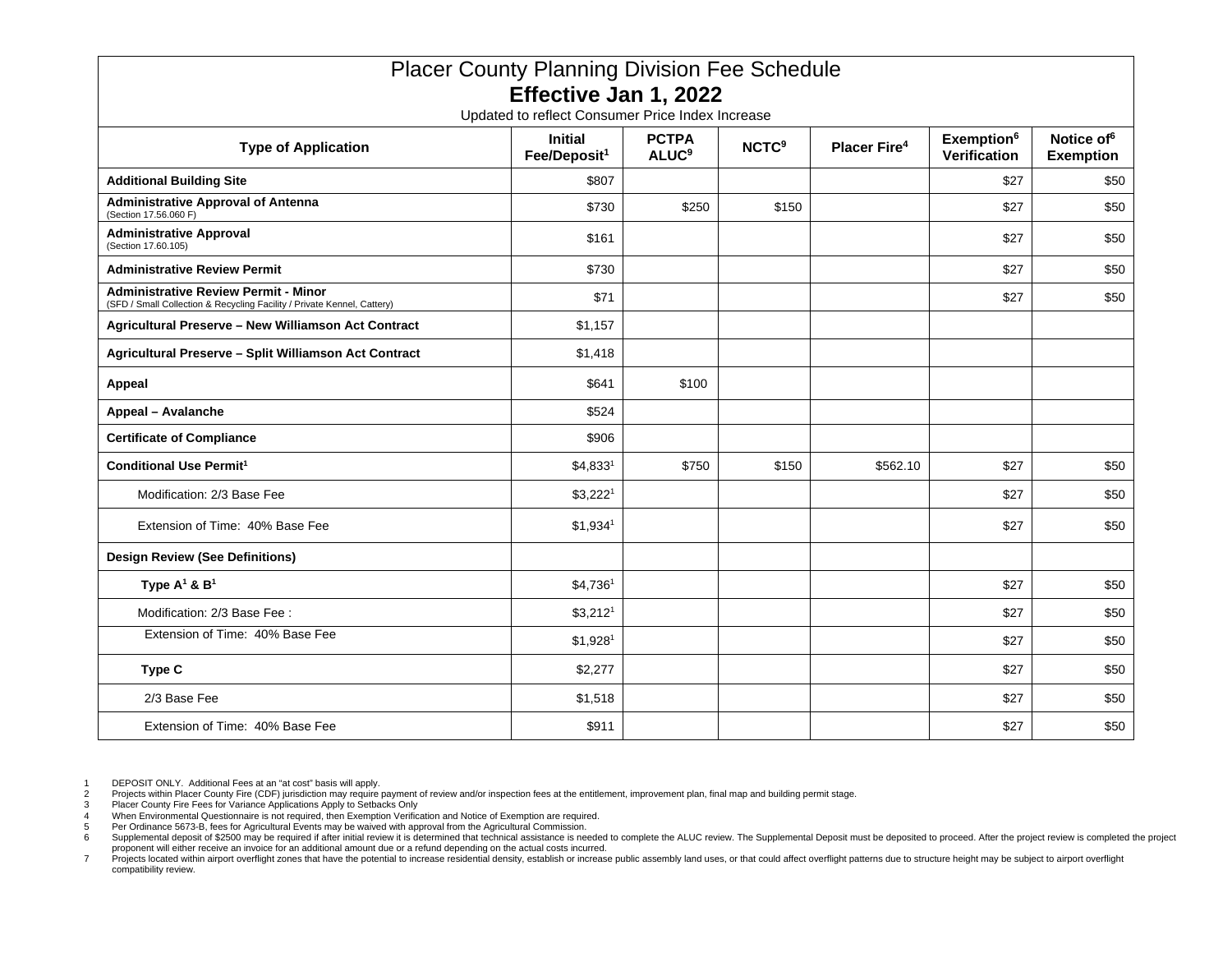| <b>Type of Application</b>                                                       | <b>Initial</b><br>Fee/Deposit <sup>1</sup> | <b>PCTPA</b><br><b>ALUC<sup>9</sup></b> | <b>NCTC<sup>9</sup></b> | <b>Placer Fire4</b> | Exemption <sup>6</sup><br>Verification | Notice of <sup>6</sup><br><b>Exemption</b> |
|----------------------------------------------------------------------------------|--------------------------------------------|-----------------------------------------|-------------------------|---------------------|----------------------------------------|--------------------------------------------|
| <b>Type D</b>                                                                    | \$900                                      |                                         |                         |                     | \$27                                   | \$50                                       |
| 2/3 Base Fee                                                                     | \$600                                      |                                         |                         |                     | \$27                                   | \$50                                       |
| Extension of Time (40% Base Fee)                                                 | \$360                                      |                                         |                         |                     | \$27                                   | \$50                                       |
| <b>Single Family Dwelling</b>                                                    | \$273                                      |                                         |                         |                     | \$27                                   | \$50                                       |
| <b>Commercial Tenant Improvement</b>                                             | \$1,379                                    |                                         |                         |                     | \$27                                   | \$50                                       |
| Development Agreement <sup>1</sup>                                               | \$4,3261                                   | \$750                                   | \$250                   |                     |                                        |                                            |
| <b>Environmental Questionnaire</b>                                               | \$8,259                                    |                                         |                         | \$468.41            |                                        |                                            |
| Minor/Modification (See Definitions)                                             | \$4,134                                    | \$250                                   |                         |                     |                                        |                                            |
| Notice of Determination for Negative Declaration<br>(Including Fish & Game Fees) | \$2,598                                    |                                         |                         |                     |                                        |                                            |
| Environmental Impact Report <sup>1</sup> [EIR]                                   | \$10,501 <sup>1</sup>                      |                                         | \$400                   |                     |                                        |                                            |
| Notice of Preparation <sup>1</sup>                                               | \$10001                                    |                                         | \$55                    |                     |                                        |                                            |
| Addendum <sup>1</sup>                                                            | $$5,687$ <sup>1</sup>                      |                                         | \$400                   |                     |                                        |                                            |
| Reprocessed <sup>1</sup>                                                         | $$7,141$ <sup>1</sup>                      |                                         | \$400                   |                     |                                        |                                            |
| Notice of Determination for EIR<br>(Including Fish & Game Fees)                  | \$3,589.25                                 |                                         |                         |                     |                                        |                                            |
| General Plan Amendment <sup>1</sup>                                              | \$4,326                                    | $$1,250^8$                              | \$400                   |                     |                                        |                                            |
| $GPA + Rezoning1$                                                                | \$4,905 <sup>1</sup>                       | $$1,250^8$                              | \$400                   |                     |                                        |                                            |
| Minor Boundary Line Adjustment (Per Adjustment)                                  | \$1,055                                    |                                         |                         |                     | \$27                                   | \$50                                       |
| Minor Land Division - Parcel Map (per resulting parcel)                          | \$1,650                                    | \$250                                   | \$150                   |                     |                                        |                                            |
| Extension of Time (40% Base Fee)                                                 | \$660                                      |                                         |                         |                     | \$27                                   | \$50                                       |
| Revised Tentative Map / Modification                                             | \$267                                      |                                         |                         |                     |                                        |                                            |

1 DEPOSIT ONLY. Additional Fees at an "at cost" basis will apply.

<sup>2</sup> Projects within Placer County Fire (CDF) jurisdiction may require payment of review and/or inspection fees at the entitlement, improvement plan, final map and building permit stage.<br>3 Placer County Fire Fees for Variance

<sup>4</sup> When Environmental Questionnaire is not required, then Exemption Verification and Notice of Exemption are required.<br>5 Per Ordinance 5673-B. fees for Agricultural Events may be waived with approval from the Agricultural C

<sup>5</sup> Per Ordinance 5673-B, fees for Agricultural Events may be waived with approval from the Agricultural Commission.<br>6 Supplemental deposit of \$2500 may be required if after initial review it is determined that technical ass

proponent will either receive an invoice for an additional amount due or a refund depending on the actual costs incurred.<br>7 Projects located within airport overflight zones that have the potential to increase residential d compatibility review.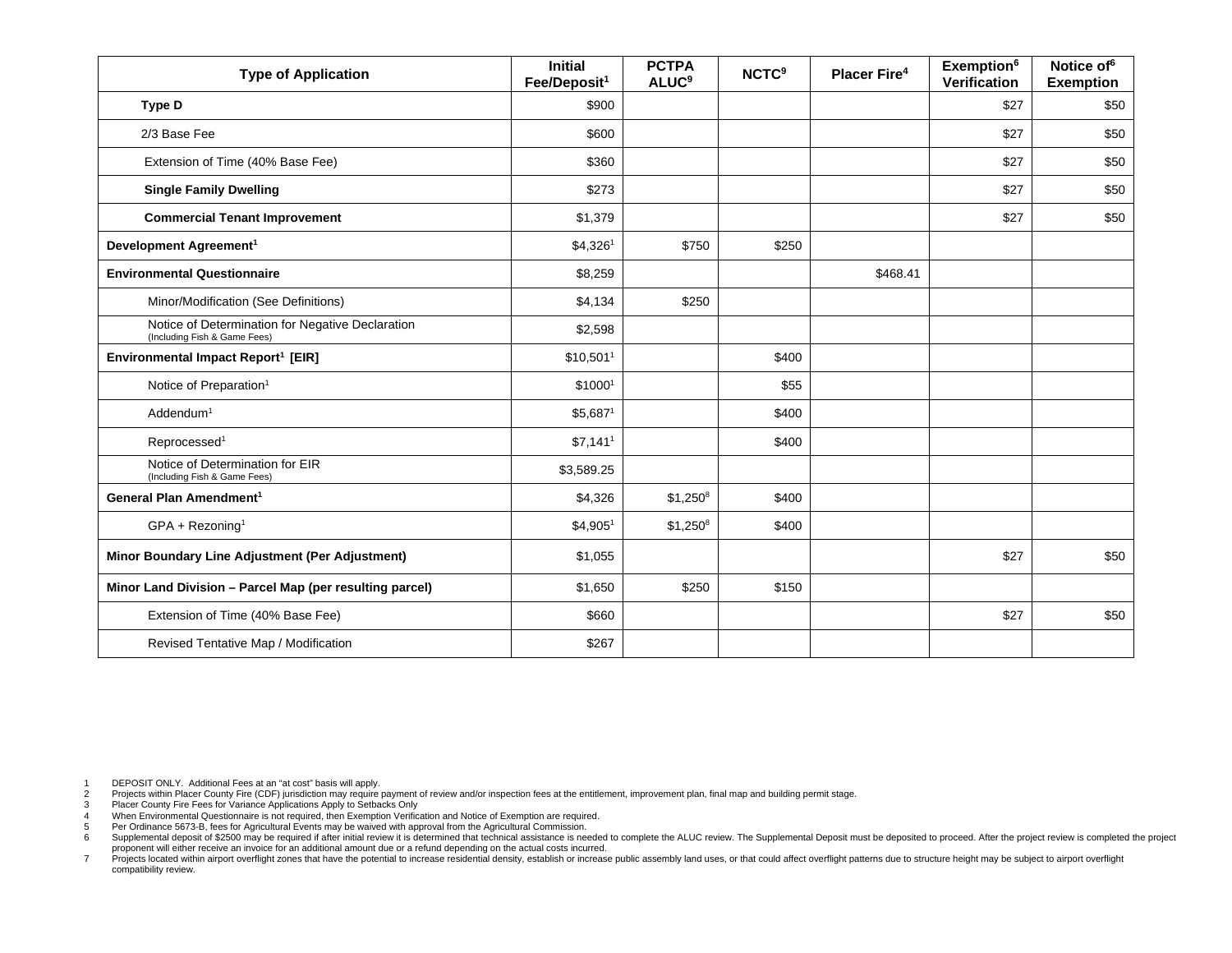| <b>Type of Application</b>                                                                                                                                                    | <b>Initial</b><br>Fee/Deposit <sup>1</sup> | <b>PCTPA</b><br><b>ALUC<sup>9</sup></b> | <b>NCTC<sup>9</sup></b> | <b>Placer Fire4</b> | Exemption <sup>6</sup><br><b>Verification</b> | Notice of <sup>6</sup><br><b>Exemption</b> |
|-------------------------------------------------------------------------------------------------------------------------------------------------------------------------------|--------------------------------------------|-----------------------------------------|-------------------------|---------------------|-----------------------------------------------|--------------------------------------------|
| <b>Minor Use Permit (See Definitions)</b>                                                                                                                                     |                                            |                                         |                         |                     |                                               |                                            |
| Type A                                                                                                                                                                        | \$3,621                                    | \$250                                   | \$150                   | \$343.51            | \$27                                          | \$50                                       |
| Modification:<br>2/3 Base Fee                                                                                                                                                 | \$2,414                                    |                                         |                         |                     | \$27                                          | \$50                                       |
| Extension of Time: 40% Base Fee                                                                                                                                               | \$1,449                                    |                                         |                         |                     | \$27                                          | \$50                                       |
| <b>Type B</b>                                                                                                                                                                 | \$2,458                                    | \$250                                   | \$150                   | \$343.51            | \$27                                          | \$50                                       |
| Modification:<br>2/3 Base Fee                                                                                                                                                 | \$1,639                                    |                                         |                         |                     | \$27                                          | \$50                                       |
| Extension of Time: 40% Base Fee                                                                                                                                               | \$984                                      |                                         |                         |                     | \$27                                          | \$50                                       |
| Type C                                                                                                                                                                        | \$2,414                                    | \$250                                   | \$150                   | \$343.51            | \$27                                          | \$50                                       |
| Modification:<br>2/3 Base Fee                                                                                                                                                 | \$1,610                                    |                                         |                         |                     | \$27                                          | \$50                                       |
| Extension of Time: 40% Base Fee<br>Park Fee - Building Permit Single-Family (Varies in Planned<br>Developments & for applied fee credit, includes Subdivision portion of Fee) | \$966                                      |                                         |                         |                     | \$27                                          | \$50                                       |
|                                                                                                                                                                               | \$4,870                                    |                                         |                         |                     |                                               |                                            |
| Park Fee - Multi-Family/Second Dwelling/Mobile Home                                                                                                                           | \$3,540                                    |                                         |                         |                     |                                               |                                            |
| Park Fee - Age-Restricted                                                                                                                                                     | \$3,205                                    |                                         |                         |                     |                                               |                                            |
| Park Fee - Subdivision Lot in Planned Development (Max, Varies)                                                                                                               | \$9,735                                    |                                         |                         |                     |                                               |                                            |
| <b>Pre-Development Meeting</b>                                                                                                                                                | \$1,379                                    |                                         |                         |                     |                                               |                                            |
| <b>Rafting Permit</b>                                                                                                                                                         | \$9,731                                    |                                         |                         |                     |                                               |                                            |
| Reapplication of Expired Entitlement (Within 1 Year of Expiration<br>Only)                                                                                                    | 1/3 Current Base<br>Fee                    |                                         |                         |                     |                                               |                                            |
| Rezoning/Zoning Text Amendment <sup>1</sup>                                                                                                                                   | \$3,6761                                   | $$1250^8$                               | \$150                   |                     |                                               |                                            |
| <b>Sign Permit</b>                                                                                                                                                            | \$129                                      |                                         |                         |                     |                                               |                                            |
| Specific Plan or Specific Plan Modification <sup>1</sup>                                                                                                                      | \$68,7311                                  | $$1250^8$                               | \$250                   |                     |                                               |                                            |
| Subdivision - Tentative Map <sup>1</sup>                                                                                                                                      | \$1,623 <sup>1</sup>                       | \$750                                   | \$400                   |                     |                                               |                                            |
| $M$ odification <sup>1</sup>                                                                                                                                                  | $$1,692^1$                                 | \$750                                   | \$400                   |                     |                                               |                                            |
| Extension of Time: 40% Base Fee                                                                                                                                               | \$668                                      |                                         |                         |                     |                                               |                                            |

1 DEPOSIT ONLY. Additional Fees at an "at cost" basis will apply.

<sup>2</sup> Projects within Placer County Fire (CDF) jurisdiction may require payment of review and/or inspection fees at the entitlement, improvement plan, final map and building permit stage.<br>3 Placer County Fire Fees for Variance

<sup>4</sup> When Environmental Questionnaire is not required, then Exemption Verification and Notice of Exemption are required.<br>5 Per Ordinance 5673-B. fees for Agricultural Events may be waived with approval from the Agricultural C

<sup>5</sup> Per Ordinance 5673-B, fees for Agricultural Events may be waived with approval from the Agricultural Commission.<br>6 Supplemental deposit of \$2500 may be required if after initial review it is determined that technical ass

proponent will either receive an invoice for an additional amount due or a refund depending on the actual costs incurred.<br>7 Projects located within airport overflight zones that have the potential to increase residential d compatibility review.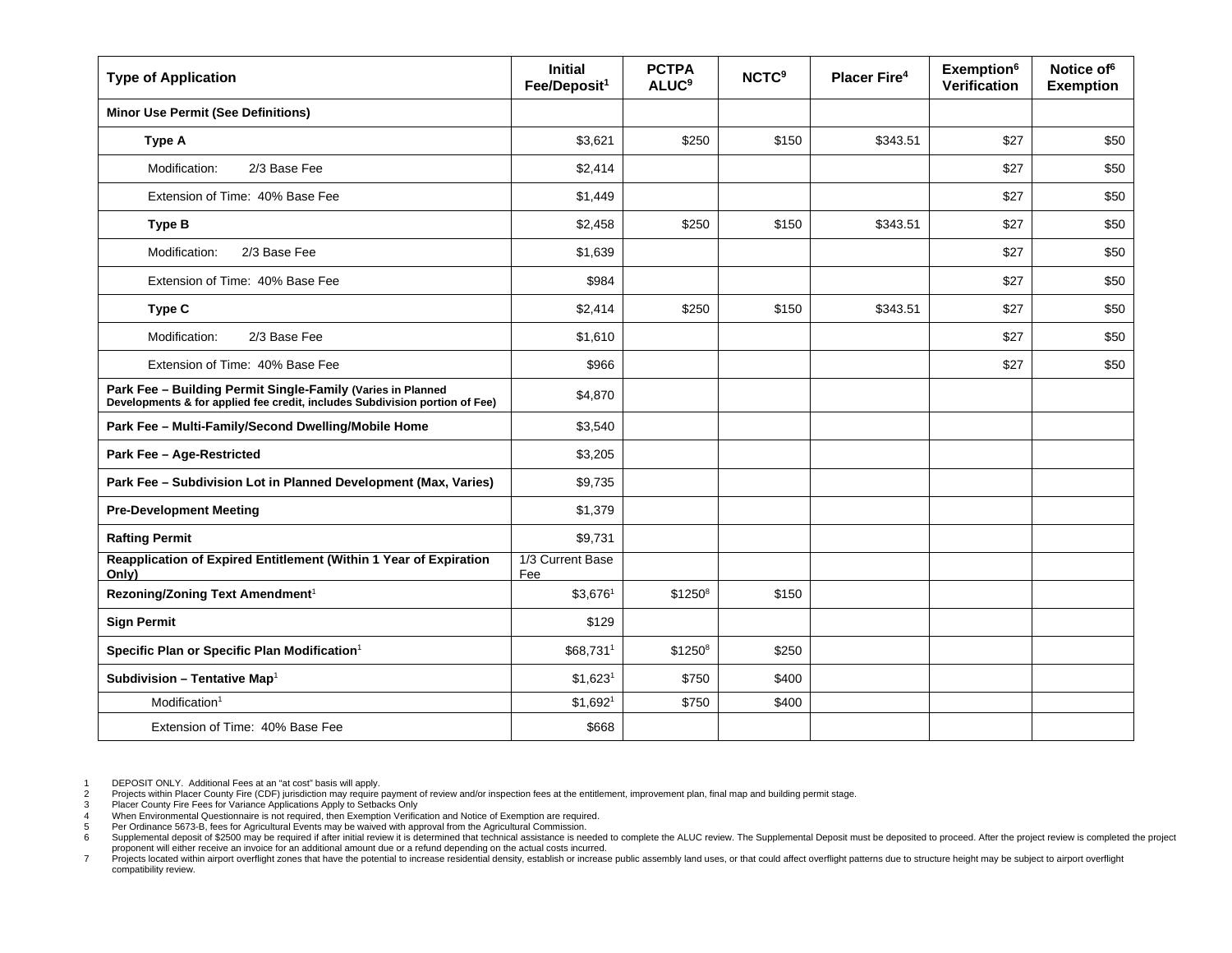| <b>Type of Application</b>         | <b>Initial</b><br>Fee/Deposit <sup>1</sup> | <b>PCTPA</b><br><b>ALUC<sup>9</sup></b> | <b>NCTC<sup>9</sup></b> | <b>Placer Fire<sup>4</sup></b> | <b>Exemption</b> <sup>6</sup><br><b>Verification</b> | Notice of <sup>6</sup><br><b>Exemption</b> |
|------------------------------------|--------------------------------------------|-----------------------------------------|-------------------------|--------------------------------|------------------------------------------------------|--------------------------------------------|
| Subpoena – Witness Fee $1$         | \$153 <sup>1</sup>                         |                                         |                         |                                |                                                      |                                            |
| <b>Temporary Outdoor Event</b>     | \$524                                      |                                         |                         | \$562.10                       |                                                      |                                            |
| <b>Tree Removal Permit (Minor)</b> | \$33                                       |                                         |                         |                                |                                                      |                                            |
| Variance <sup>5</sup>              | \$1,647                                    | \$250                                   |                         | $$249.82^5$                    | \$27                                                 | \$50                                       |
| Modification: 2/3 Base Fee         | \$1,100                                    |                                         |                         |                                | \$27                                                 | \$50                                       |
| Extension of Time: 40% Base Fee    | \$660                                      |                                         |                         |                                |                                                      |                                            |
| <b>Voluntary Merger</b>            | \$156                                      |                                         |                         |                                |                                                      |                                            |

# **DEFINITIONS**

**Combined Applications**: Special Fees for Administrative Review Permit, Minor Land Division, Minor Use Permit and Variance combinations will be charged at whichever fee is greater. A Minor Land Division application may be combined with any two of the process listed above at whichever fee is greater. See also Multiple Permit Applications.

#### **Design Review Applications:**

- **Type A1 :** Commercial Building ≥ 35,000 SF; Industrial Building, Multi-Family Residential, Institutional ≥ 100,000 SF
- **Type B :** Commercial Building 10,000-34,999 SF; Industrial Building, Multi-Family Residential, Institutional 20,000-99,999 SF
- **Type C :** Commercial Building 2,500-9,999 SF; Industrial Building, Multi-Family Residential, Institutional 5,000-19,999 SF; Commercial and Industrial uses without buildings which occupy ≥40,000 SF
- **Type D :** Commercial Building ≤ 2,499; Industrial Building, Multi-Family Residential, Institutional ≤ 4,999 SF

**Commercial Tenant Improvement:** Total work costs < 50% of total value of existing structure(s)

- **Conceptual Review:** Pre-application review
- Deposit: Fees for Major Projects (see Definition) and court appearance(s) as a witness under subpoena are assessed based on actual time expended. The initial fee taken at application is a deposit only and payment of additional fees may be required.
- Major Modification: A modification that has been determined by the Planning Director to be a substantial modification to proposed project or conditions not sufficiently substantial to require a new application. (2/3 Base Fee Applies)
- Major Project: A residential project of 5 or more units, a commercial/industrial/recreational project of 10 acres or more, new construction in excess of 10,000 SF, any project undergoing an EIR, Conditional Use Permits, Design Review Type A & B, Development Agreements, General Plan Amendments, Rezoning, Zoning Text Amendments, Specific Plans or Subdivision Tentative Maps. A minimum fee deposit is due equal to the base fee. Additional costs determined by actual hours spent in project review will be assessed. Charges commence upon filing of the initial project application (i.e. Environmental Questionnaire) and conclude upon final action by the decision-making body.
- **Minor Environmental Questionnaire:** Examples include outdoor retail sales, outdoor dining (existing restaurant), grading permit when not categorically exempt from CEQA, commercial or industrial establishment (existing developed area or approved master plan), modification of previously approved entitlement (tentative map, CUP), down-zone to open space, conversion to timeshare or condominiums (existing building) parcel maps, variance to sign quantity, variance to sign size and height, and other small-scale discretionary actions determined by the Planning Director to be consistent with the scope of impacts analyzed in the Minor Environmental Questionnaire.
- **Minor Modification:** A modification that has been determined by the Planning Director to be not a substantial change in the proposed project or conditions (e.g. a second residential unit, additional square footage, change in a condition of an approved entitlement). (1/3 Base Fee Applies)
	- 1 DEPOSIT ONLY. Additional Fees at an "at cost" basis will apply.<br>2 Projects within Placer County Fire (CDF) jurisdiction may require
	- Projects within Placer County Fire (CDF) jurisdiction may require payment of review and/or inspection fees at the entitlement, improvement plan, final map and building permit stage.
	- 3 Placer County Fire Fees for Variance Applications Apply to Setbacks Only
	- 4 When Environmental Questionnaire is not required, then Exemption Verification and Notice of Exemption are required.
	- 5 Per Ordinance 5673-B, fees for Agricultural Events may be waived with approval from the Agricultural Commission.<br>6 Supplemental deposit of \$2500 may be required if after initial review it is determined that technical ass

Supplemental deposit of \$2500 may be required if after initial review it is determined that technical assistance is needed to complete the ALUC review. The Supplemental Deposit must be deposited to proceed. After the proje proponent will either receive an invoice for an additional amount due or a refund depending on the actual costs incurred.

<sup>7</sup> Projects located within airport overflight zones that have the potential to increase residential density, establish or increase public assembly land uses, or that could affect overflight patterns due to structure height compatibility review.